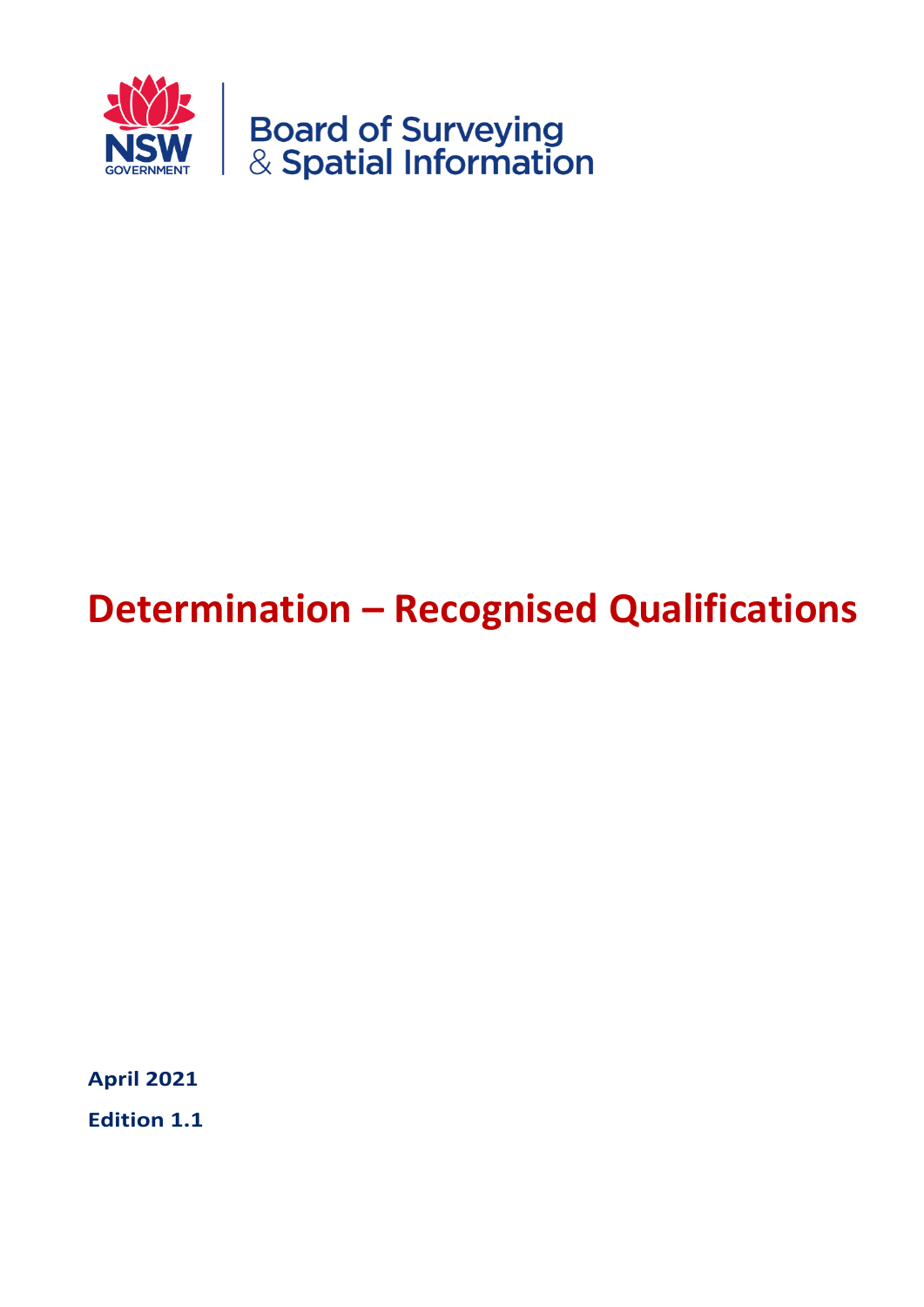### **Title:**

Determination – Recognised Qualifications

### **Published by:**

Board of Surveying and Spatial Information

346 Panorama Avenue Bathurst NSW 2795

T: (02) 6332 8238

[www.bossi.nsw.gov.au](http://www.bossi.nsw.gov.au/)

### **Copyright:**



© Crown in right of New South Wales through the Board of Surveying and Spatial Information 2021.

This copyright work is licensed under a Creative Commons Australia Attribution 4.0 licence, [http://creativecommons.org.au](http://creativecommons.org.au/)

Any enquiries relating to the policy may be address to the Board of Surveying and Spatial Information at [bossi@customerservice.nsw.gov.au](mailto:bossi@customerservice.nsw.gov.au)

#### **Disclaimer:**

This information is correct at the date of publication; changes after the time of publication may impact upon the accuracy of the material. Any enquiries relating to this publication may be addressed to the BOSSI Secretariat [bossi@customerservice.nsw.gov.au](mailto:bossi@customerservice.nsw.gov.au)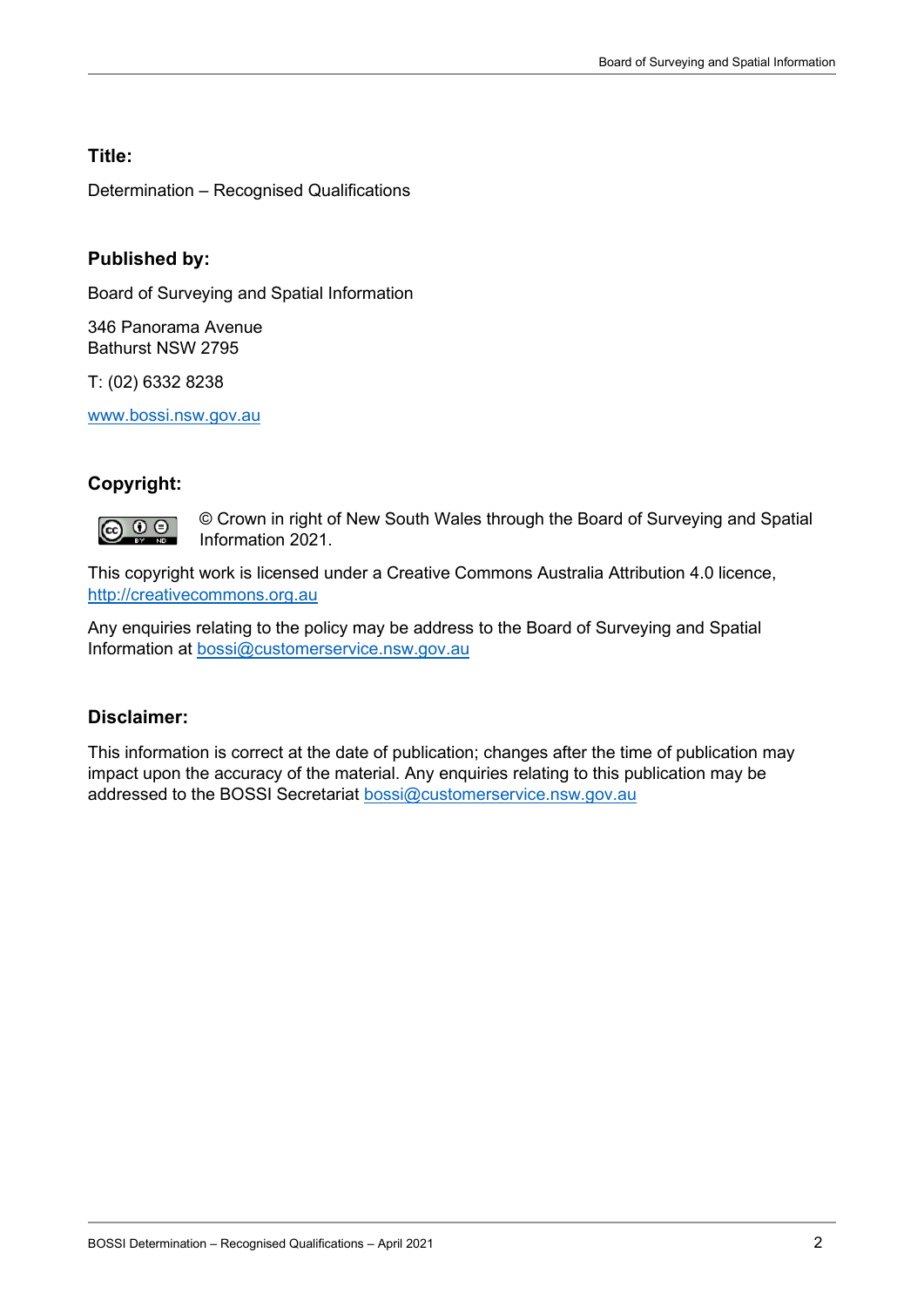# **Document summary**

### **Document control**

| <b>Document Details</b> |                                            |  |  |
|-------------------------|--------------------------------------------|--|--|
| <b>Status</b>           | Approved and Published                     |  |  |
| Edition                 | 1.1                                        |  |  |
| Date                    | April 2021                                 |  |  |
| Author                  | Board of Surveying and Spatial Information |  |  |
| Owner                   | Board of Surveying and Spatial Information |  |  |

## **Change history & approval**

| <b>Edition</b> | <b>Date</b> | Authorised by                                 | Change details                                                                                                                                             |
|----------------|-------------|-----------------------------------------------|------------------------------------------------------------------------------------------------------------------------------------------------------------|
|                | May 2020    | Board of Surveying and<br>Spatial Information | Separated from BOSSI Determinations<br>2019 (v3). Incorporating information<br>for BOSSI Assessment of<br>Qualifications. Minor updates and<br>amendments. |
| 1.1            | April 2021  | Board of Surveying and<br>Spatial Information | Addition of qualification                                                                                                                                  |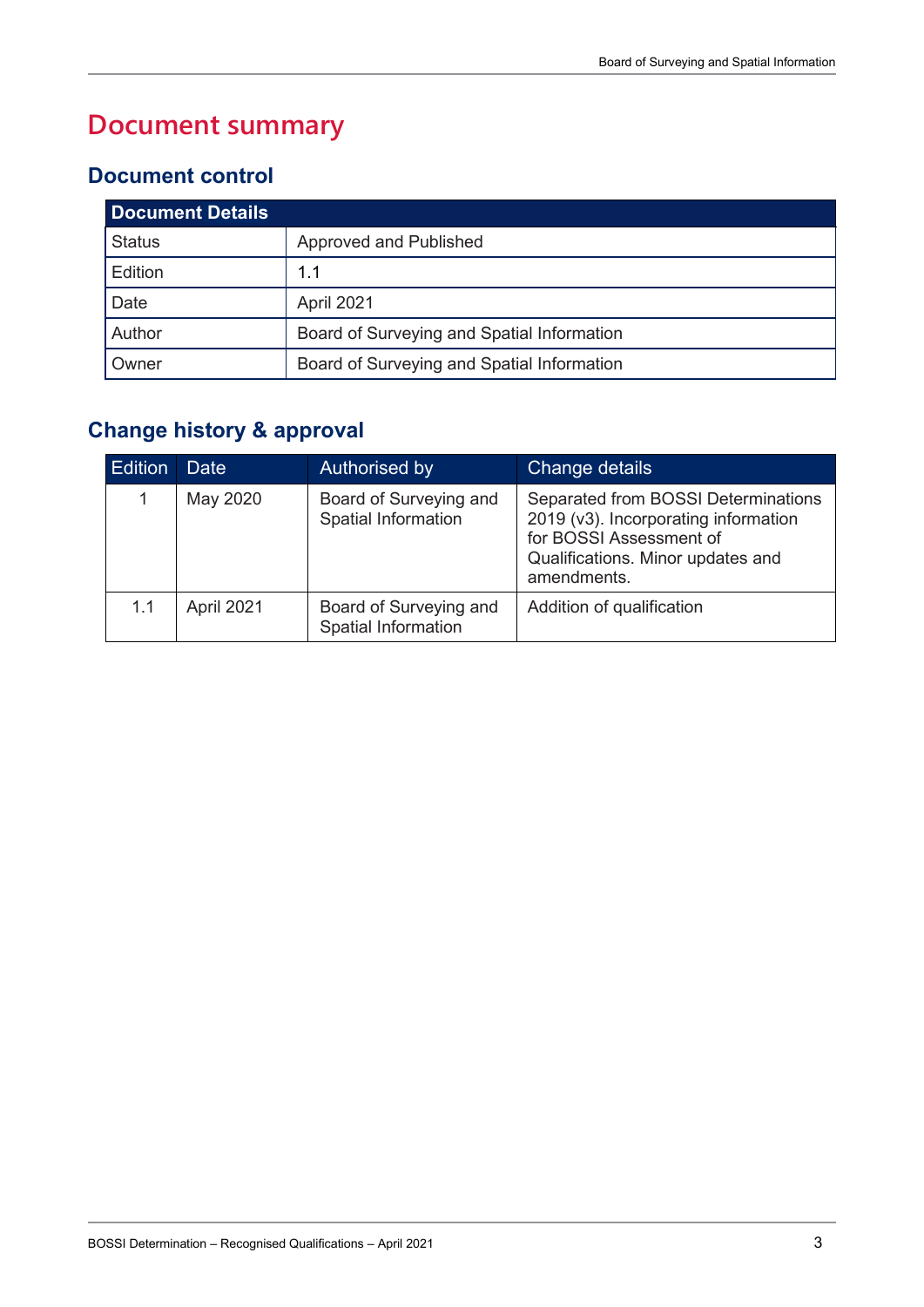In accordance with the *Surveying and Spatial Information Regulation 2017*, (the Regulation) Part 3, Division 2, Clause 77(1)(c), the Board of Surveying and Spatial Information (BOSSI, the Board) makes the following determination recognising a qualification for the purposes of the definition of recognised qualification in Clause 5(1).

Variations or exemption applications may be considered on application in writing to the Board.

# **Recognised Qualifications Determination**

This formal Board determination defines a 'recognised qualification' as a four-year university degree in surveying for a land surveyor and a three-year degree in surveying for a mining surveyor. Alternate qualifications may be considered on application to the Board.

For the purpose of a 'recognised qualification' such a degree program must be approved by BOSSI.

The following current Australian and New Zealand qualifications are recognised by the Board for registration as a surveyor in NSW:

- Curtin University Bachelor of Science (Mine and Engineering Surveying) recognised for mining surveying registration only
- Curtin University Bachelor of Surveying
- RMIT University Bachelor of Applied Science (Surveying) (Honours)
- University of Melbourne Master of Engineering (Spatial) meeting the subject and prerequisite requirements as noted on the Surveyors Registration Board of Victoria [website.](https://www.surveyorsboard.vic.gov.au/content/108/obtaining-registration.aspx)
- University of Newcastle Bachelor of Surveying (Honours)
- University of NSW Bachelor of Engineering (Honours) in Surveying
- University of NSW Bachelor of Engineering in Civil Engineering & Bachelor of Surveying in Surveying
- University of Otago Bachelor of Surveying
- University of South Australia Bachelor of Geospatial Science recognised for mining surveying registration only, for land surveying registration you must also complete the Master of Surveying
- University of Southern Queensland Bachelor of Spatial Science Technology (Surveying) recognised for mining surveying registration only
- University of Southern Queensland Bachelor of Spatial Science (Honours) (Surveying)
- University of Tasmania Bachelor of Surveying and Spatial Sciences recognised for mining surveying registration only, for land surveying registration you must also complete the Graduate Diploma in Land Surveying

If a person holds a qualification not stated in the above list, it must be assessed to confirm whether it is equivalent to the above degree programs and meets the requirements as set out in *[Attributes of](https://www.bossi.nsw.gov.au/__data/assets/pdf_file/0007/185749/Attributes_of_a_Surveying_Degree.pdf)  [Surveying Degrees: Australia and New Zealand](https://www.bossi.nsw.gov.au/__data/assets/pdf_file/0007/185749/Attributes_of_a_Surveying_Degree.pdf)* before that person is accepted as a candidate towards registration. Applications, along with required documentation and payment of the applicable fee, must be made via the **BOSSI portal** on the Service NSW website.